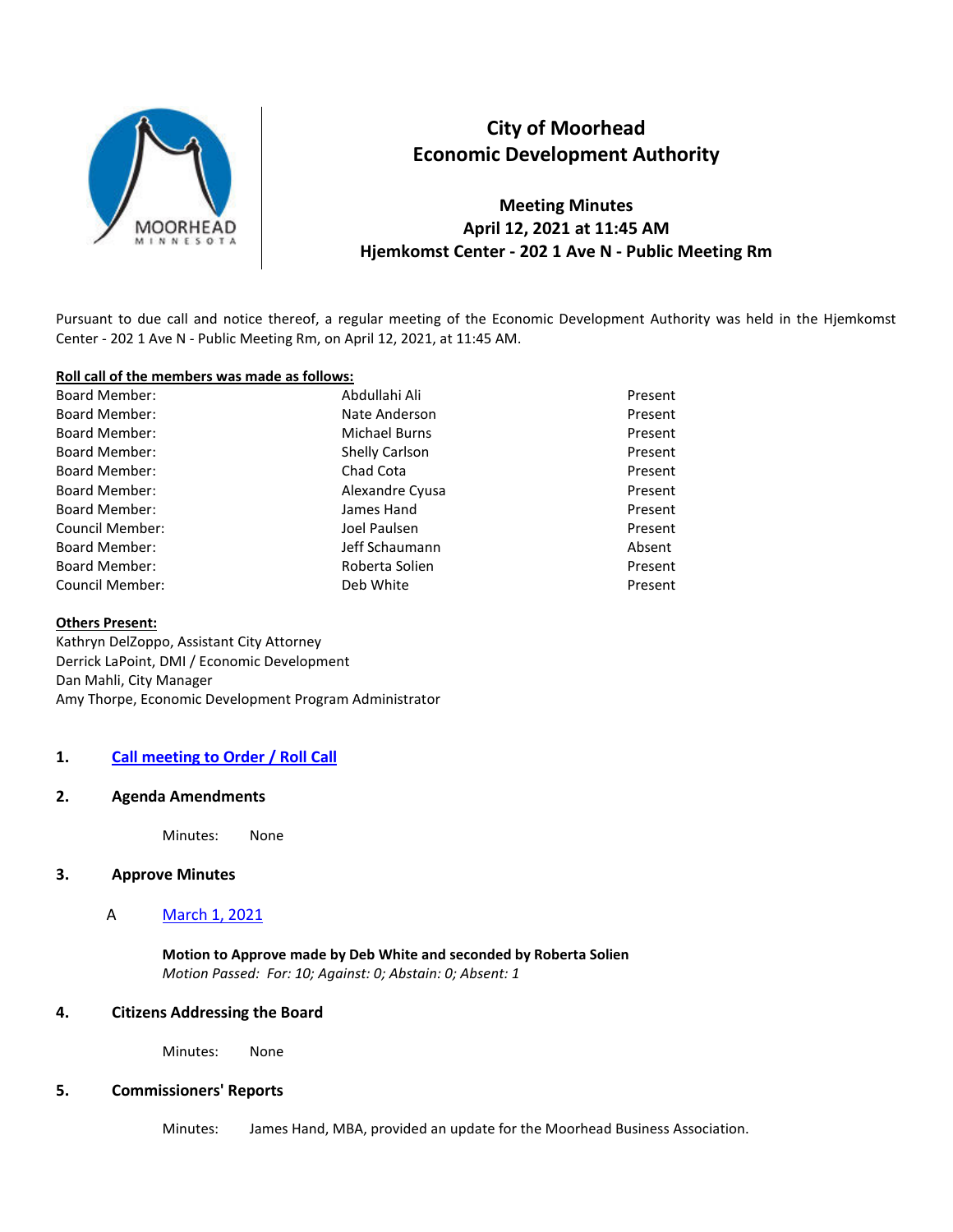# **6. Modifications to MPS' Economic Development Rate Incentive - Travis Schmidt, MPS General Manager**

Minutes: Travis Schmidt, Moorhead Public Service, provided update on the recent modifications to MPS' performance-based economic development incentives for new, consistent utility loads meeting minimum thresholds. He stated that the MPS Commission approved an amendment to their policy to utilize Missouri River Energy Services' (MSER) Electric Rate Discount program which was approved at their last meeting. He also stated that the new policy included additional tiers not offered by MPS which would allow smaller commercial industrial rate payers to take advantage of the discount for new electric loads. He stated that the Commission also amended the policy to align the water usage tiers with the MRES 4-tier system.

# **7. Placemaking in Moorhead**

Minutes: Joe Burgum, Folkways, introduced the concept of "placemaking" to create gathering spaces for people with events such as Red River Market, Christkindlmarkt, and the construction of a light tunnel ("Mary's Tunnel") located in Viking Ship Park honoring former employee, Mary Schmidt, who passed away suddenly in 2020. Dan Mahli, City Manager/Acting EDA Director, stated that a portion of the EDA's 2021 marketing budget had been set aside for placemaking and that Folkways was working on ideas to activate Moorhead's river corridor.

# **8. Economic Development Report**

Minutes: Derrick LaPoint, DMI/Economic Development, provided an overview of economic development activities which occurred during the past month as found in packet materials. He also showed the commissioners a video created to highlight historic restoration projects made possible by Minnesota's Historic Tax Credits. The video was intended for law makers to see the great projects Historic Tax Credit has made possible and the ripple effects from Greater Minnesota communities. The video specifically highlighted the Simon Warehouse project in Moorhead.

# **9. Election of Officers**

Minutes: Derrick LaPoint, DMI/Economic Development, stated that in light of the unusual year with the COVID-19 pandemic, and in similar to other boards and commissions, he suggested that the current officers continue to serve in their offices. Hearing no objections, he asked for a motion from the floor.

# **Motion to Approve made by Chad Cota and seconded by Heidi Durand**

Approve the Appointment of Officers as follows: Michael Burns, Chair, Nate Anderson, Vice Chair, and Roberta Solien, Secretary, for the remainder of the 2021 year.

*Motion Passed: For: 10; Against: 0; Abstain: 0; Absent: 1* 

# **10. Information / Update**

- A City of Moorhead Comprehensive Plan: Onward Moorhead! [http://cityofmoorhead.com/departments/community-development/planning-zoning/long](http://cityofmoorhead.com/departments/community-development/planning-zoning/long-range-planning/onward-moorhead-comprehensive-plan)[range-planning/onward-moorhead-comprehensive-plan](http://cityofmoorhead.com/departments/community-development/planning-zoning/long-range-planning/onward-moorhead-comprehensive-plan)
- B Building & Permit Valuation Report Sign up for "Building and Housing" e-Notifications at: <https://cityofmoorhead.com/about-the-city/news/sign-up-for-e-notification>